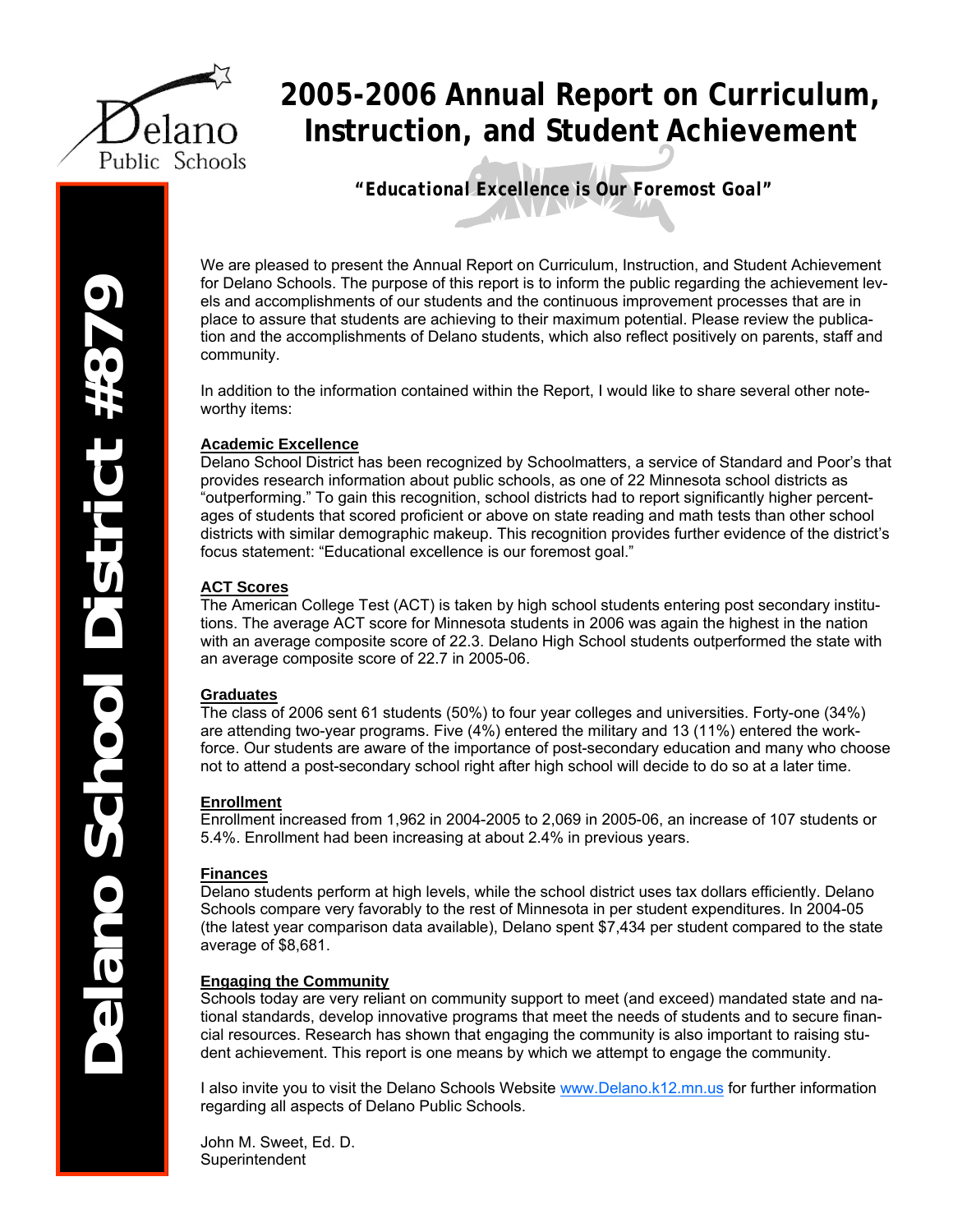# **2006 MCA-II Test Results**



 Beginning in 2006, The State of Minnesota and the Department of Education began testing using the Minnesota Comprehensive Assessments – II. This is the second version of the statewide testing program designed around the revised Minnesota Academic Standards. Part of the reason for the revision was to be in compliance with the federal No Child Left Behind (NCLB) legislation. This new round of testing contains relatively few adjustments from the old tests. The major differences are in the area of reporting of the results.

The reporting differences contain at least two properties. **Property 1:** the achievement levels are now reported in four categories instead of five. **Property 2:** the scale scoring has been drastically changed from the MCA system. The scale scoring of tests for the MCA-II will be labeled according to their grade. The first one (or two digits if in grade 10 or 11) digit will correspond to the grade while the last two digits will correspond to their achievement level within that grade. An achievement level of 39 or less indicates the MCA-II level of "Does not meet the Standards"; 40 to 49 scores indicate "Partially meets the Standards"; a score of 50 to 61 indicates that the student has "Met the Standards"; and 62 to 99 "Exceeds the Standards."

|         | <b>MCA-II Mathematics</b> |               |              |        |                 |              |        |                     |         |                  |       |              |  |  |
|---------|---------------------------|---------------|--------------|--------|-----------------|--------------|--------|---------------------|---------|------------------|-------|--------------|--|--|
|         |                           | Does not meet |              |        | Partially meets |              |        |                     |         | Exceeds the      |       |              |  |  |
|         |                           | the Standards |              |        | the Standards   |              |        | Meets the Standards |         | <b>Standards</b> |       |              |  |  |
|         |                           |               | Delano/      |        |                 | Delano/      |        |                     | Delano/ |                  |       | Delano/      |  |  |
|         | Delano                    | State         | <b>State</b> | Delano | State           | <b>State</b> | Delano | <b>State</b>        | State   | Delano           | State | <b>State</b> |  |  |
| Grade 3 | 0                         | 5.5           | 0.00         | 2.7    | 16.6            | 0.16         | 37.8   | 46.5                | 0.81    | 59.5             | 31.3  | 1.90         |  |  |
| Grade 4 | 1.2                       | 11.7          | 0.10         | 9.3    | 19.3            | 0.48         | 49.1   | 42.3                | 1.16    | 40.4             | 26.7  | 1.51         |  |  |
| Grade 5 | 3.2                       | 18            | 0.18         | 7.7    | 23.1            | 0.33         | 46.5   | 36.8                | .26     | 42.6             | 22.2  | 1.92         |  |  |
| Grade 6 | 8.6                       | 18.6          | 0.46         | 16.5   | 22.2            | 0.74         | 36     | 40.5                | 0.89    | 38.8             | 18.7  | 2.07         |  |  |
| Grade 7 | 9.4                       | 20.2          | 0.47         | 14     | 22.3            | 0.63         | 46.2   | 40                  | 1.16    | 30.4             | 17.5  | 1.74         |  |  |
| Grade 8 | 3.6                       | 20.3          | 0.18         | 12     | 23              | 0.52         | 35.9   | 37.3                | 0.96    | 48.4             | 19.4  | 2.49         |  |  |
| Grade   |                           |               |              |        |                 |              |        |                     |         |                  |       |              |  |  |
| 11      | 30.9                      | 49.2          | 0.63         | 24.2   | 21              | 1.15         | 24.8   | 19.7                | .26     | 20.1             | 10.1  | 1.99         |  |  |

|             | <b>MCA-II Reading</b> |                                |                         |        |                                  |                  |        |                     |                         |                                 |       |                         |  |  |
|-------------|-----------------------|--------------------------------|-------------------------|--------|----------------------------------|------------------|--------|---------------------|-------------------------|---------------------------------|-------|-------------------------|--|--|
|             |                       | Does not meet<br>the Standards |                         |        | Partially meets<br>the Standards |                  |        | Meets the Standards |                         | Exceeds the<br><b>Standards</b> |       |                         |  |  |
|             | Delano                | <b>State</b>                   | Delano/<br><b>State</b> | Delano | State                            | Delano/<br>State | Delano | <b>State</b>        | Delano/<br><b>State</b> | Delano                          | State | Delano/<br><b>State</b> |  |  |
| Grade 3     | 2.8                   | 9                              | 0.31                    | 4.9    | 9.4                              | 0.52             | 22.9   | 26.5                | 0.86                    | 69.4                            | 55.1  | 1.26                    |  |  |
| Grade 4     | 7.5                   | 9.5                            | 0.79                    | 8.7    | 13.8                             | 0.63             | 42.2   | 34.4                | 1.23                    | 41.6                            | 42.3  | 0.98                    |  |  |
| Grade 5     | 2.6                   | 8                              | 0.33                    | 11.7   | 15                               | 0.78             | 40.9   | 41.5                | 0.99                    | 44.8                            | 35.4  | 1.27                    |  |  |
| Grade 6     | 6.5                   | 9.5                            | 0.68                    | 13.7   | 18.9                             | 0.72             | 28.1   | 36.2                | 0.78                    | 51.8                            | 35.4  | 1.46                    |  |  |
| Grade 7     | 9.8                   | 13.4                           | 0.73                    | 15     | 20                               | 0.75             | 28.3   | 30.8                | 0.92                    | 46.8                            | 35.8  | 1.31                    |  |  |
| Grade 8     | 4.7                   | 14.5                           | 0.32                    | 17.4   | 20.9                             | 0.83             | 28.4   | 32.1                | 0.88                    | 49.5                            | 32.5  | 1.52                    |  |  |
| Grade<br>10 | 7.6                   | 15.5                           | 0.49                    | 8.2    | 19.3                             | 0.42             | 38.6   | 33.5                | 1.15                    | 45.6                            | 31.8  | 1.43                    |  |  |

## **High School MCA-II Tests Summary**

In 2006 Delano students continued to demonstrate excellent reading performance at the state level. At tenth grade over 45% of the students earned scores in the highest category, exceeding standards. Another 38.6% of the students fell in the next highest quadrant, the level that meets the state reading standards. Therefore, over 84% of students in tenth grade are meeting or exceeding all the state standards in reading.

 Delano High School teachers were trained in Content Area Reading Strategies by a well-know reading expert, Mary Barrett, in November of 2005. She worked individually with the various departments including English, Science, Health, Social Studies, and Special Education. The staff has been implementing new ideas in reading in the various classes throughout the high school. Offering new opportunities to students in Content Area Reading (a specialized reading program for each discipline in school) continues to be the focus of the school improvement plan for the high school.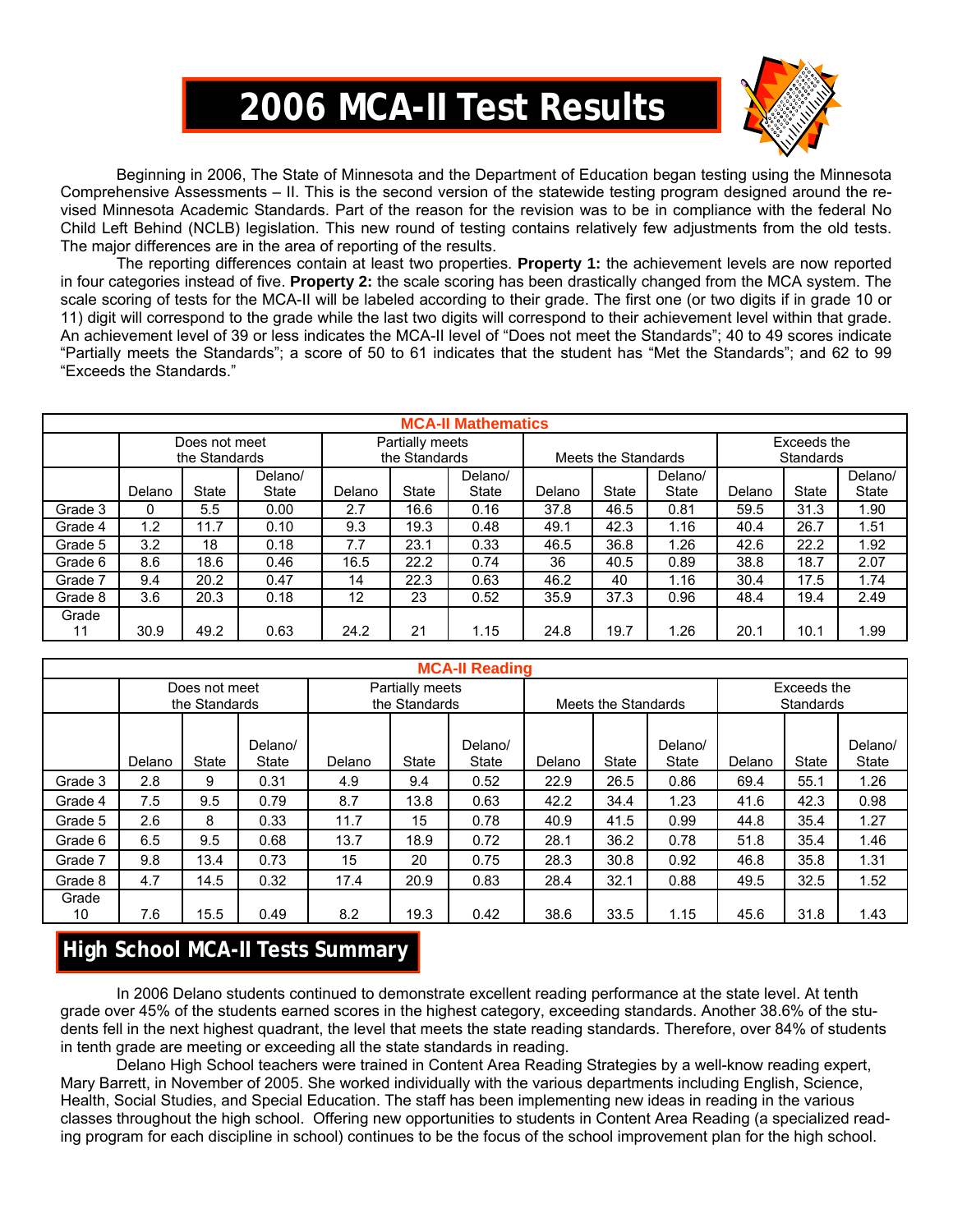Eleventh grade students at Delano took the MCA-II test in mathematics. The MCA-II tests at the high school level were written according to the Minnesota Academic Standards. These standards are rigorous and all of our students are required to take this test. Although the percentages are not necessarily appealing, Delano's results are quite favorable in comparison to the state percentages.

 Delano had 45% of our students performing at or exceeding the required standards compared to the state's 31% performing at the same achievement levels. While 30% of Delano students' did not meet the standards, 47% of students across did not meet the state standards. The results of the high school math MCA-II tests are being examined statewide with recommendations for improvement forthcoming. Additionally, the Math standards are being looked at with possible revisions coming in the near future.

### **Middle School MCA-II Tests Summary**

 All students in Delano Middle School were required to take the MCA-II tests in math and reading. The star rating system requires that each grade level earn five stars in order for the entire school to earn the five star rating in each of the subject areas. Since all grades attained these performance objectives at Delano Middle School in the areas of both math and reading, Delano Middle School is a five star school in math and a four star school in reading. The first three stars are awarded based upon attendance, test participation, and test proficiency. Additional stars are awards by the state of Minnesota based upon performance being less than 10% in the lowest two achievement areas, and 30% or more in the highest performance area.

## **Elementary School MCA-II Tests Summary**

 Students in grades three and four participated in the MCA-II math and reading test. The results recorded by these students in 2006 were remarkable. The third grade math achievement scores were very impressive with no students in the lowest achievement level and nearly 60% of the students in the highest level. The fourth grade results were virtually as impressive with only 1.2% of students in the lowest achievement level and more than 40% of the students in the highest achievement level.

 The results of the reading test are nearly as phenomenal. Grade three had over 70% of its students test in the highest achievement level while grade four had more than 42% of its students at the same level.

 The criteria for earning stars in the elementary are identical to earning stars in the middle. Therefore, the elementary school is a five star school in math and a four star school in reading as well.

# **2006 Basic Skills Test Results**

During the 2005-2006 school year eighth grade students were no longer required to take the high stakes math and reading test. Due to legislation passed in 2004 the tests required for graduation will be contained inside the math and reading tests already administered in the high school level. This same legislation required all students 3 through 8 to be tested via the MCA-II. Therefore, the eighth grade students do not miss an opportunity to be assessed by the Minnesota Department of Education.

The Reading test given to this eighth grade group of students during their tenth grade year will contain high stakes test items required for graduation. Similarly, the Math test given to this group as juniors will contain required test items for graduation. The writing test requirement will be administered to these students during their ninth grade year. This series of tests will then fulfill the requirements necessary for graduation.

Students who were tested in 05-06 were students either new to the district and had not taken the BST before or were students who had not previously passed. The results of the tests are in the table below:

|         |     | <b>Math</b>    |        |                | <b>Reading</b> |           | <b>Writing</b> |          |           |  |
|---------|-----|----------------|--------|----------------|----------------|-----------|----------------|----------|-----------|--|
|         | Pas |                | % Pas- | Pas            |                | % Pas-    | Pas            |          | % Pas-    |  |
|         | S   | No Pass        | sage   | S              | No Pass        | sage      | S              | No Pass  | sage      |  |
| Grade 9 | 12  | 6              | 66%    | 10             | 2              | 83%       |                |          | <b>NA</b> |  |
| Grade   |     |                |        |                |                |           |                |          |           |  |
| 10      |     | $\overline{4}$ | 64%    | $\overline{4}$ | 6              | 40%       |                |          | <b>NA</b> |  |
| Grade   |     |                |        |                |                |           |                |          |           |  |
| 11      | 5   |                | 83%    | 3              | 2              | 60%       | 2              | $\Omega$ | 100%      |  |
| Grade   |     |                |        |                |                |           |                |          |           |  |
| 12      | 2   | $\theta$       | 100%   | $\overline{0}$ | $\theta$       | <b>NA</b> |                | $\theta$ | 100%      |  |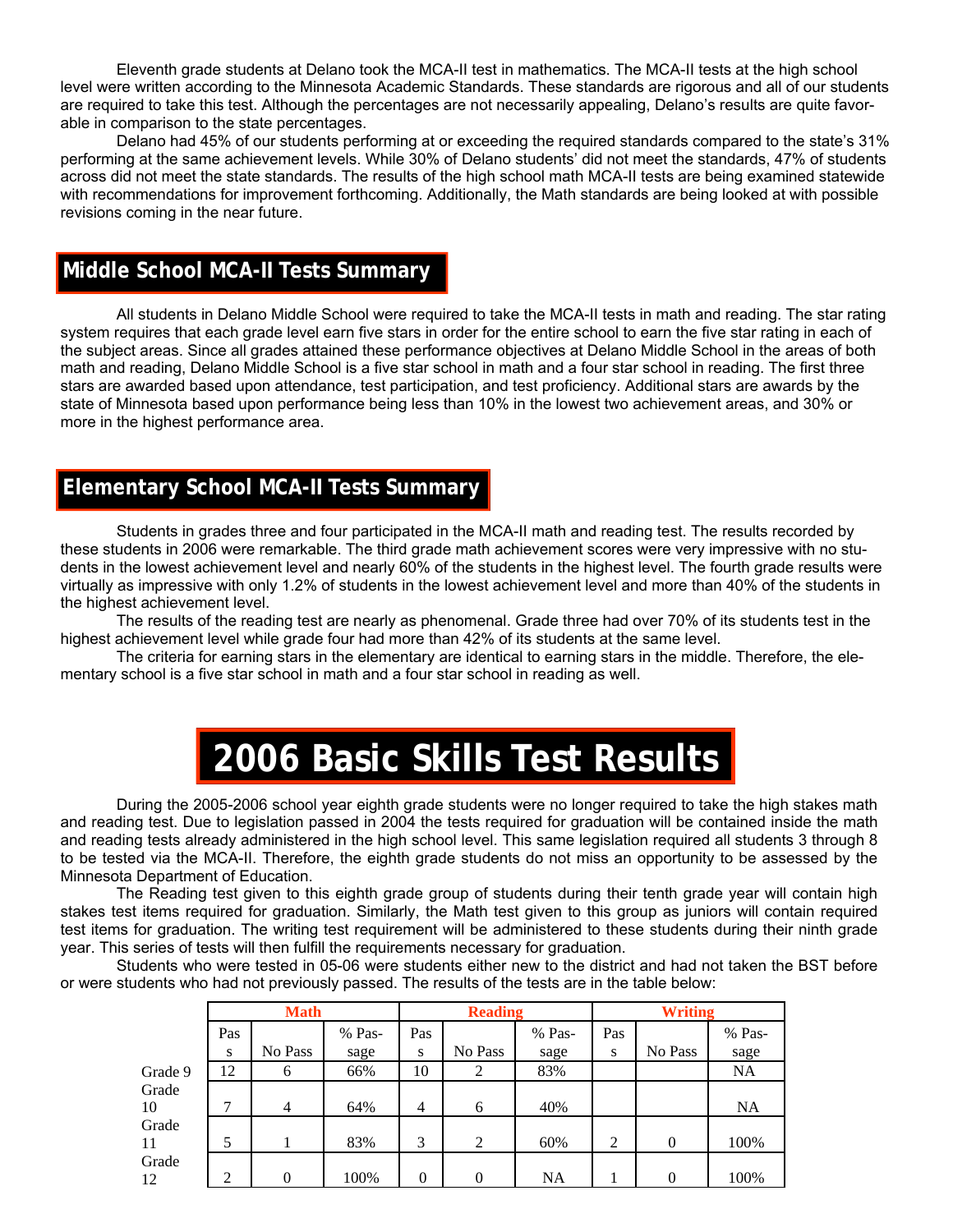# **District Testing Overview**

 The objectives of the Delano Public Schools testing program are to implement assessments which will give meaningful data and results back to our teaching staff. We will strive to use test results for the improvement of instruction and to help attain improved results in the future.

 Delano Public Schools has implemented several tests during the 2005-06 school year. The district has implemented the Minnesota Comprehensive Assessments-II in Math at grade levels 3-8, and 11. The Reading assessments will be implemented at grades 3-8, and 10. The Writing assessments will took place at grades 5 and 10.

 These test results are used to identify areas of strength and areas where improvement may be needed. The data is sorted by grade and teacher, and then given to classroom teacher to identify areas in need of emphasis during the current year.

 Delano Elementary School administrates the Iowa Test of Basic Skills at grades 2 and 3. The primary use of the data is Title I placement of students.

Northwest Education Association (NWEA) tests were administered to 9<sup>th</sup> grade students in Math and Language Arts. The data is then issued to help the classroom teacher determine overall improvement in academic performance due to being in that particular course.

#### \*Exempt: The student did not take the test as a result of the IEP teams decision. Number Passing Reading 627 . The student's IEP team has determined a passing score different from the state requirement. **Math and Reading Enrollment (9-12) 634**  Number Passing Math 624<br>Number Passing Reading 627 Passing at Individual Level\*\* 0 **Student Demographics Student Demographics 2005-2006**

No 12th graders were denied a diploma because of "No Pass" on tests.

No Students used translated tests.

Grade 10

# **2006-2007 Testing Dates**



**Writing**

**Enrollment (11-12) 281**  Number Passing Writing 278 Number Exempt\* 3 Passing at Individual Level\*\* 0

Mark Calendars!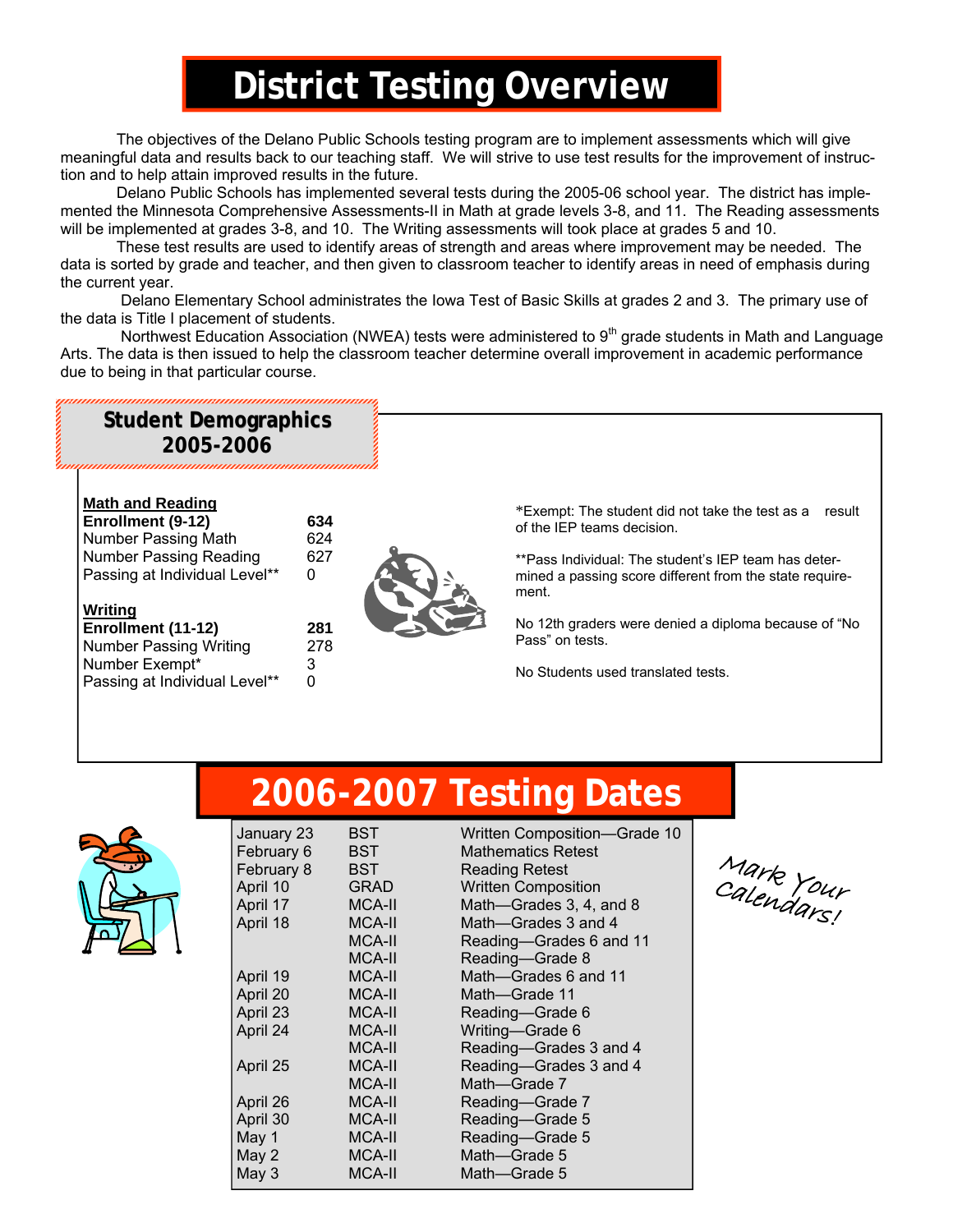## **A Historical Summary of the MCA Test Results**

 The following tables indicate the historical data results from the Minnesota Comprehensive Assessments. In the tables the test year is followed by the five achievement levels in math, reading, or writing. These columns are then followed by the percent of Delano students at or above grade level, the Delano and state percent correct, and then the Delano and state scale score.

| Test<br>Yr. | M1<br>% | M <sub>2</sub><br>% | M <sub>3</sub><br>$\frac{0}{0}$ | M4<br>% | M5<br>$\%$ | $At/\uparrow$<br>Grade<br>Level | Delano<br>Percent<br>Correct | <b>State</b><br>Percent<br>Correct | Scale<br>Score | <b>State</b><br>Scale<br>Score |
|-------------|---------|---------------------|---------------------------------|---------|------------|---------------------------------|------------------------------|------------------------------------|----------------|--------------------------------|
| 1998        | 4       | 49                  | 34                              | 13      | na         | 47                              | 70                           | na                                 | 1485           | 1401                           |
| 1999        | 3       | 35                  | 44                              | 18      | na         | 62                              | 73                           | na                                 | 1593           | 1460                           |
| 2000        |         | 29                  | 55                              | 15      | na         | 70                              | 73                           | na                                 | 1579           | 1478                           |
| 2001        | 2       | 32                  | 47                              | 20      | na         | 67                              | 79                           | 73                                 | 1563.7         | 1494.3                         |
| 2002        |         | 14                  | 26                              | 43      | 15         | 84                              | 78                           | 72                                 | 1560.8         | 1486                           |
| 2003        | 0       | 8                   | 9                               | 41      | 42         | 92                              | 85                           | 75                                 | 1717.4         | 1541.3                         |
| 2004        | ◀       | 7                   | 9                               | 53      | 31         | 93                              | 86                           | 76                                 | 1665.5         | 1522.6                         |
| 2005        |         | 6                   | 4                               | 49      | 41         | 93                              | 88                           | 79                                 | 1688.8         | 1568.8                         |

#### **Grade 3 MCA Math Results**

#### **Grade 3 MCA Reading Results**

| <b>Test</b><br>Yr. | R <sub>1</sub><br>$\%$ | R <sub>2</sub><br>% | R <sub>3</sub><br>% | R4<br>$\%$ | R5<br>$\%$ | $At/\uparrow$<br>Grade<br>Level | Delano<br>Percent<br>Correct | <b>State</b><br>Percent<br>Correct | Delano<br>Scale<br>Score<br>Average | <b>State Scale</b><br>Score<br>Average |
|--------------------|------------------------|---------------------|---------------------|------------|------------|---------------------------------|------------------------------|------------------------------------|-------------------------------------|----------------------------------------|
| 1998               | 13                     | 46                  | 35                  | 6          | na         | 41                              | 68                           | na                                 | 1445                                | 1410                                   |
| 1999               | 9                      | 35                  | 45                  | 11         | na         | 56                              | 66                           | na                                 | 1495                                | 1428                                   |
| 2000               | 2                      | 38                  | 45                  | 15         | na         | 60                              | 68                           | na                                 | 1539                                | 1461                                   |
| 2001               | 9                      | 32                  | 38                  | 22         | na         | 60                              | 80                           | $\overline{74}$                    | 1543.6                              | 1486.6                                 |
| 2002               | 8                      | 15                  | 23                  | 36         | 18         | 77                              | 78                           | 74                                 | 1521.6                              | 1486.2                                 |
| 2003               | 3                      | 10                  | 18                  | 40         | 29         | 87                              | 82                           | 75                                 | 1586.5                              | 1517.4                                 |
| 2004               | 3                      | 13                  | 9                   | 40         | 35         | 84                              | 83                           | 76                                 | 1621.8                              | 1535.2                                 |
| 2005               | 3                      | 9                   | 9                   | 40         | 39         | 88                              | 84                           | 78                                 | 1610.7                              | 1542.2                                 |

#### **Grade 5 MCA Math Results**

| Test<br>Yr. | M1<br>%        | M2<br>% | M <sub>3</sub><br>% | M4<br>$\%$ | M5<br>% | $At/\uparrow$<br>Grade<br>Level | Delano<br>Percent<br>Correct | <b>State</b><br>Percent<br>Correct | Scale<br>Score | <b>State</b><br>Scale<br>Score |
|-------------|----------------|---------|---------------------|------------|---------|---------------------------------|------------------------------|------------------------------------|----------------|--------------------------------|
| 1998        | 15             | 45      | 34                  | 6          | na      | 40                              | 64                           | <b>NA</b>                          | 1428           | 1395                           |
| 1999        | 6              | 44      | 45                  | 5          | na      | 50                              | 66                           | <b>NA</b>                          | 1468           | 1417                           |
| 2000        | $\overline{2}$ | 27      | 43                  | 28         | na      | 71                              | 76                           | <b>NA</b>                          | 1601           | 1470                           |
| 2001        | 5              | 21      | 49                  | 25         | na      | 74                              | 78                           | 71                                 | 1585.5         | 1492.4                         |
| 2002        |                | 10      | 11                  | 47         | 31      | 89                              | 81                           | 72                                 | 1618.7         | 1502.6                         |
| 2003        |                | 11      | 17                  | 41         | 30      | 88                              | 81                           | 75                                 | 1606.9         | 1532.8                         |
| 2004        | 1              | 12      | 16                  | 49         | 22      | 87                              | 77                           | 71                                 | 1588.5         | 1538.6                         |
| 2005        |                | 6       | 9                   | 39         | 45      | 92                              | 87                           | 79                                 | 1667.4         | 1569.8                         |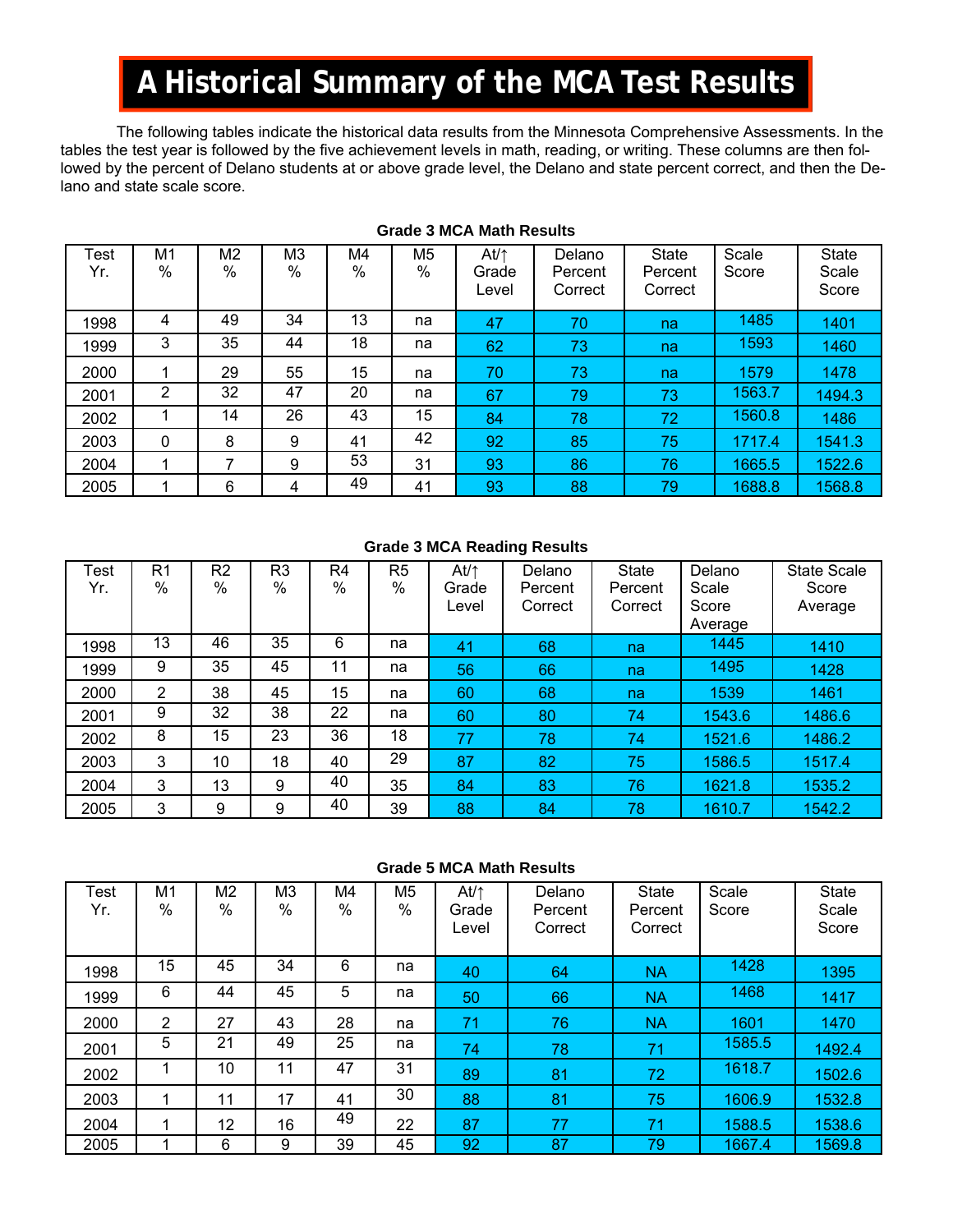#### **Grade 5 MCA Reading Results**

| <b>Test</b><br>Yr. | R1<br>$\%$ | R2<br>$\%$ | R <sub>3</sub><br>$\%$ | R4<br>% | R5<br>% | $At/\uparrow$<br>Grade<br>Level | Delano<br>Percent<br>Correct | <b>State</b><br>Percent<br>Correct | Delano<br>Scale<br>Score<br>Average | <b>State</b><br>Scale<br>Score<br>Average |
|--------------------|------------|------------|------------------------|---------|---------|---------------------------------|------------------------------|------------------------------------|-------------------------------------|-------------------------------------------|
| 1998               | 22         | 42         | 29                     | 7       | na      | 36                              | 67                           | <b>NA</b>                          | 1421                                | 1419                                      |
| 1999               | 9          | 37         | 43                     | 11      | na      | 54                              | 67                           | <b>NA</b>                          | 1498                                | 1451                                      |
| 2000               | 3          | 23         | 40                     | 34      | na      | 74                              | 72                           | <b>NA</b>                          | 1627                                | 1493                                      |
| 2001               |            | 14         | 49                     | 30      | na      | 79                              | 82                           | 76                                 | 1623.5                              | 1545.2                                    |
| 2002               | 3          | 7          | 8                      | 41      | 41      | 90                              | 84                           | 76                                 | 1666.5                              | 1552.4                                    |
| 2003               | 2          | 8          | 11                     | 44      | 35      | 90                              | 82                           | 76                                 | 1636.7                              | 1566.7                                    |
| 2004               | 5          | 6          | 9                      | 43      | 38      | 90                              | 84                           | 78                                 | 1643.2                              | 1579.1                                    |
| 2005               | -1         | 7          | 2                      | 41      | 50      | 92                              | 84                           | 77                                 | 1701.1                              | 1608.6                                    |

#### **Grade 5 MCA Writing**

| Test Yr. | W <sub>1</sub> | W <sub>2</sub> | W <sub>3</sub> | W4 | W <sub>5</sub> | At/ $\uparrow$<br>Grade<br>Level |
|----------|----------------|----------------|----------------|----|----------------|----------------------------------|
| 1998     | 48             | 43             | 8              | 1  | na             | 9                                |
| 1999     | 0              | 64             | 35             | 1  | na             | 36                               |
| 2000     | 2              | 35             | 53             | 10 | na             | 63                               |
| 2001     | 1              | 21             | 74             | 5  | na             | 79                               |
| 2002     | 0              | 4              | 4              | 63 | 29             | 96                               |
| 2003     | 3              | 12             | 9              | 50 | 26             | 85                               |
| 2004     | 1              | 11             | 7              | 54 | 26             | 87                               |
| 2005     | 2              | 6              | 10             | 60 | 22             | 92                               |

#### **Grade 7 MCA Math Results**

| Test<br>Yr. | M1<br>$\%$ | M2<br>$\%$ | ΜЗ<br>% | M4<br>% | M <sub>5</sub><br>$\%$ | At/↑<br>Grade<br>Level | Delano<br>Percent<br>Correct | <b>State</b><br>Percent<br>Correct | Scale<br>Score | <b>State Scale</b><br>Score |
|-------------|------------|------------|---------|---------|------------------------|------------------------|------------------------------|------------------------------------|----------------|-----------------------------|
| 2004        |            | 19         | 43      | 28      | 10                     | 8                      | 61                           | 55                                 | 1476.7         | 1452.3                      |
| 2005        | 0          | 9          | 37      | 33      | 21                     | 9.                     | 64                           | 57                                 | 1502.9         | 1475.7                      |

#### **Grade 7 MCA Reading Results**

| Test Yr. | R1<br>% | R2<br>$\%$ | R3<br>% | R4<br>% | R <sub>5</sub><br>% | At/↑<br>Grade<br>Level | Delano<br>Percent<br>Correct | <b>State</b><br>Percent<br>Correct | Delano<br>Scale<br>Score<br>Average | <b>State</b><br>Scale<br>Score<br>Average |
|----------|---------|------------|---------|---------|---------------------|------------------------|------------------------------|------------------------------------|-------------------------------------|-------------------------------------------|
| 2004     |         | 14         | 28      | 48      | 10                  | 86                     | 8 <sup>1</sup>               | 72                                 | 1508                                | 1460.6                                    |
| 2005     |         | 9          | 27      | 45      | 18                  | 90                     | 81                           | 72                                 | 1528.2                              | 1471.1                                    |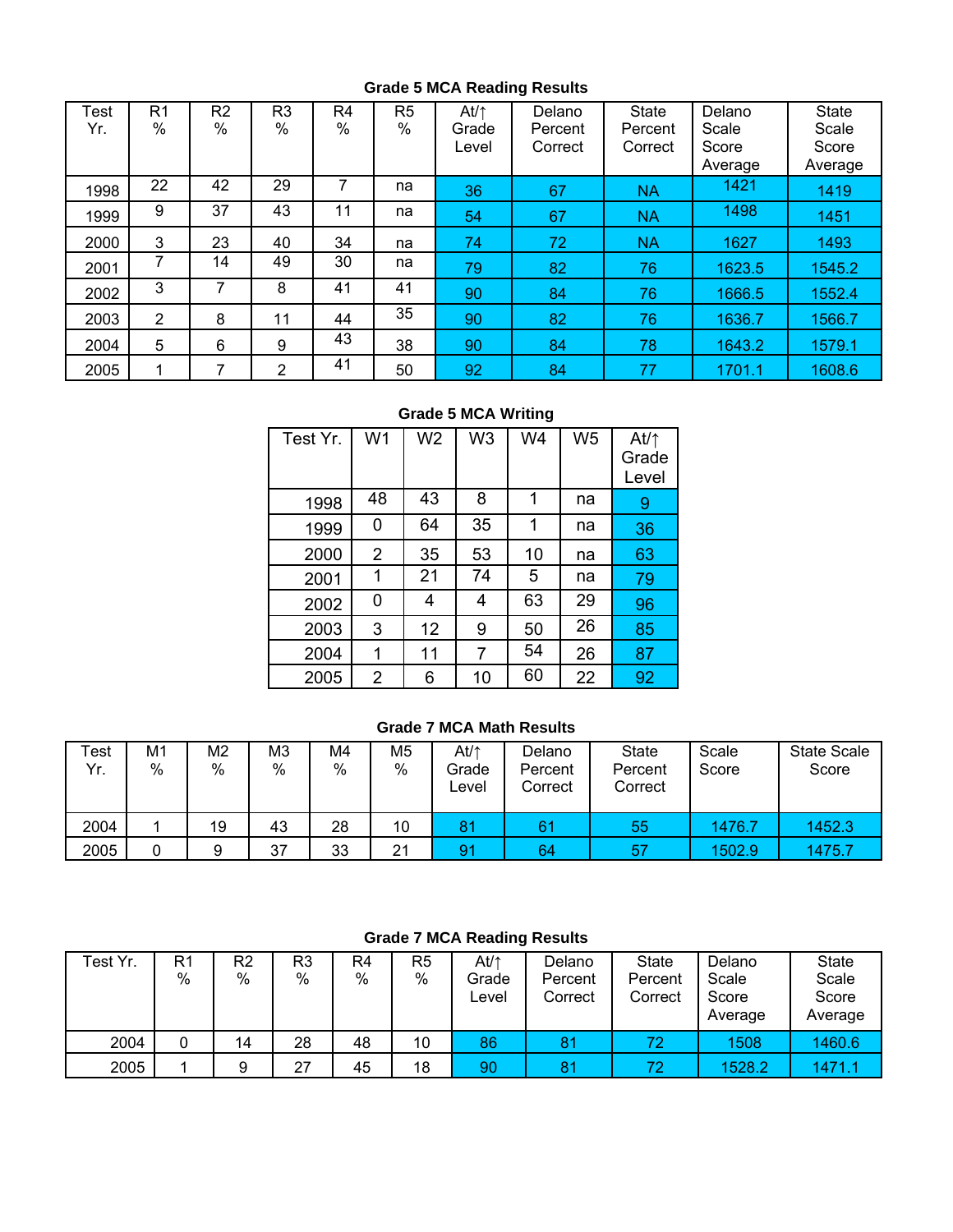#### **Grade 10 MCA Reading Results**

| Test Yr. | R <sub>1</sub><br>% | R <sub>2</sub><br>% | R3<br>$\%$ | R4<br>% | R5<br>$\%$ | At⁄↑<br>Grade<br>Level | Delano<br>Percent<br>Correct | <b>State</b><br>Percent<br>Correct | Delano<br>Scale<br>Score<br>Average | <b>State</b><br>Scale<br>Score<br>Average |
|----------|---------------------|---------------------|------------|---------|------------|------------------------|------------------------------|------------------------------------|-------------------------------------|-------------------------------------------|
| 2002     | 3.2                 |                     | 13.4       | 33.1    | 43.3       | 89.8                   | 72.6                         | 62.6                               | <b>NA</b>                           | <b>NA</b>                                 |
| 2003     | 1.4                 | 6.3                 | 29.6       | 33.8    | 28.9       | 92.3                   | 81.9                         | 72.4                               | 1731.5                              | 1615.9                                    |
| 2004     | 0.8                 | 9.2                 | 36.2       | 37.7    | 16.2       | 90.1                   | 74.8                         | 68                                 | 1661.5                              | 1586.3                                    |
| 2005     | 1.4                 | 7.4                 | 31.8       | 48      | 11.5       | 91.2                   | 78.5                         | 72.4                               | 1669.93                             | 1601.1                                    |

#### **Grade 10 MCA Reading Results**

| Test Yr. | R1<br>% | R <sub>2</sub><br>% | R3<br>% | R4<br>$\%$ | R <sub>5</sub><br>$\%$ | At/↑<br>Grade<br>Level | Delano<br>Percent<br>Correct | <b>State</b><br>Percent<br>Correct | Delano<br>Scale<br>Score<br>Average | <b>State</b><br>Scale<br>Score<br>Average |
|----------|---------|---------------------|---------|------------|------------------------|------------------------|------------------------------|------------------------------------|-------------------------------------|-------------------------------------------|
| 2002     | 3.2     |                     | 13.4    | 33.1       | 43.3                   | 89.8                   | 72.6                         | 62.6                               | NΑ                                  | <b>NA</b>                                 |
| 2003     | 1.4     | 6.3                 | 29.6    | 33.8       | 28.9                   | 92.3                   | 81.9                         | 72.4                               | 1731.5                              | 1615.9                                    |
| 2004     | 0.8     | 9.2                 | 36.2    | 37.7       | 16.2                   | 90.1                   | 74.8                         | 68                                 | 1661.5                              | 1586.3                                    |
| 2005     | 1.4     | 7.4                 | 31.8    | 48         | 11.5                   | 91.2                   | 78.5                         | 72.4                               | 1669.93                             | 1601.1                                    |

#### **Grade 11 MCA Math Results**

| Test<br>Yr. | M1<br>$\%$ | M2<br>% | M3<br>$\%$ | M4<br>$\%$ | M <sub>5</sub><br>% | At/ $\uparrow$<br>Grade<br>Level | Delano<br>Percent<br>Correct | <b>State</b><br>Percent<br>Correct | Scale<br>Score | State Scale<br>Score |
|-------------|------------|---------|------------|------------|---------------------|----------------------------------|------------------------------|------------------------------------|----------------|----------------------|
| 2003        | 0.7        | 7.4     | 37.8       | 25.7       | 28.4                | 91.9                             | <b>NA</b>                    | <b>NA</b>                          | 1470.4         | 1389.1               |
| 2004        | 0.7        | 16.7    | 37         | 33.3       | 12.3                | 82.6                             | NΑ                           | <b>NA</b>                          | 1632.6         | 1536.3               |
| 2005        | 1.6        | 13.6    | 43.2       | 28         | 13.6                | 84.8                             | 58.3                         | 49                                 | 627.01         | 1540.1               |

# **District Testing Program Review**

 Much has been written about school accountability. In an effort to improve communication about the accountability of Delano Public Schools, a testing program review has been put into place. The objective of our testing program is to meet the requirements set forth by the Minnesota Department of Education, which also will satisfy the federal requirements of No Child Left Behind. Additionally, the results are to be use by classroom teachers to determine curricular needs in each of their classrooms.

All data results come from the MCA-II. These tests are the Minnesota Comprehensive Assessments II. The data in each of those grades is given to the homeroom teacher and evaluated for needs in each class. All grades 3 through 8 are given MCA-II tests in math and reading. There are additional tests in grade 10 for reading and grade 11 for math. Written tests were administered in grade 5 and grade 10. The grade ten writing test is also a test which students must pass in order to graduate.

Student achievement results of this test cannot be compared to previous years since it is an entirely different type of test. The results of previous MCA tests will be given in this document, however new results from the MCA-II test will be presented in different tables. The data are new and cannot be compared to the original MCA tests.

The results of the MCA-II tests are given to classroom teachers for their use. Teachers are given the results of the students from their classroom last year as well as the students currently in their class. The data are particularly useful in grades 4 through 6. In these classes, teachers primarily have the same students through out the day. Therefore, the data for these teachers will be most helpful.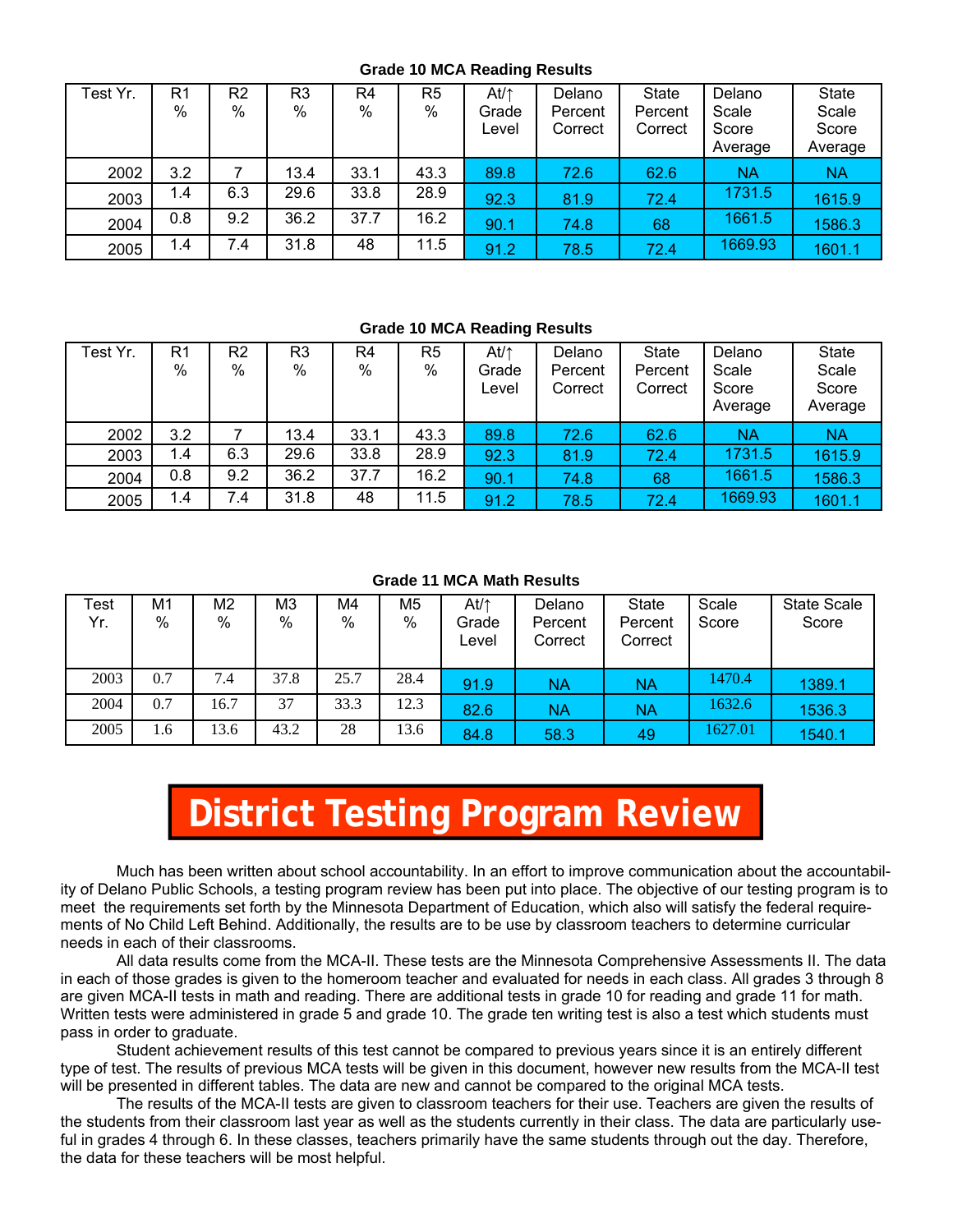## **Student Achievement Goals**

The Minnesota Profile of Learning, along with the Graduation Standards, was repealed during the 2003 legislative session. This raised many questions about what our students' new graduation requirements will look like. The profile of learning and its performance packages have been replaced by a credit based system called the Minnesota Academic Standards. These "new" Minnesota Academic Standards meet all of the requirements of the federal No Child Left Behind legislation whereby giving our school district eligibility for Federal Funds.

 The state-wide tests contained the new standards material during the 2005-2006 school year. Delano students in grades K-8 will find that teachers are embedding the new standards in their curriculum. This will ensure that students have the necessary material in time for the state-wide testing.

 Delano High School students will graduate via these new academic standards in the school year 2007-2008 (the current 11th grade class). This left a four year transition period (one years remaining) to prepare and align the district with these new standards. Students currently enrolled in grade 12 are expected to graduate under the same rigorous standards as were introduced to them upon high school entrance.

## **Performance Goals-Students Held Accountable**

**It is the goal of Delano Public Schools to ensure that all graduates will be able to function effectively as purposeful thinkers, effective communicators, self-directed learners, productive group participants and responsible citizens.** 

**According to state-mandated K-12 Minnesota Academic Standards, students will be required to demonstrate the following standards:** 

**Science** 

Language Arts Social Studies Reading **Reading Reading Reading** Health and Physical Education Arts **Arts Career and Technical Education**<br>Mathematics **Career Artic Control Control** Morld Languages **World Languages** 

**In addition, graduates must pass the Minnesota Basic Standards Tests in reading, mathematics, and writing**.

## *District Staff Development Goals*

Staff development opportunities that will promote high academic standards for all students.

#### **Action Steps**

- All buildings will encourage professional development related to improved academic standards.
- All buildings will encourage teachers to access professional development that will improve student learning in their specific grade level and curricular area.
- The implementation of the staff development academy will provide learning opportunities for staff.

#### **Goal 2**

**Goal 1**

Improve school climate district wide employees.

#### **Action Steps**

- Plan and schedule opportunities for social interaction among staff.
- Schedule academy sessions, which will promote professional interaction among staff.

#### **Goal 3**

Support the integration of the continuous improvement process throughout the District.

#### **Action Steps**

- Data driven decision-making process.
- Use Professional Learning Communities to regularly bring staff together to learn and evaluate current teaching practices.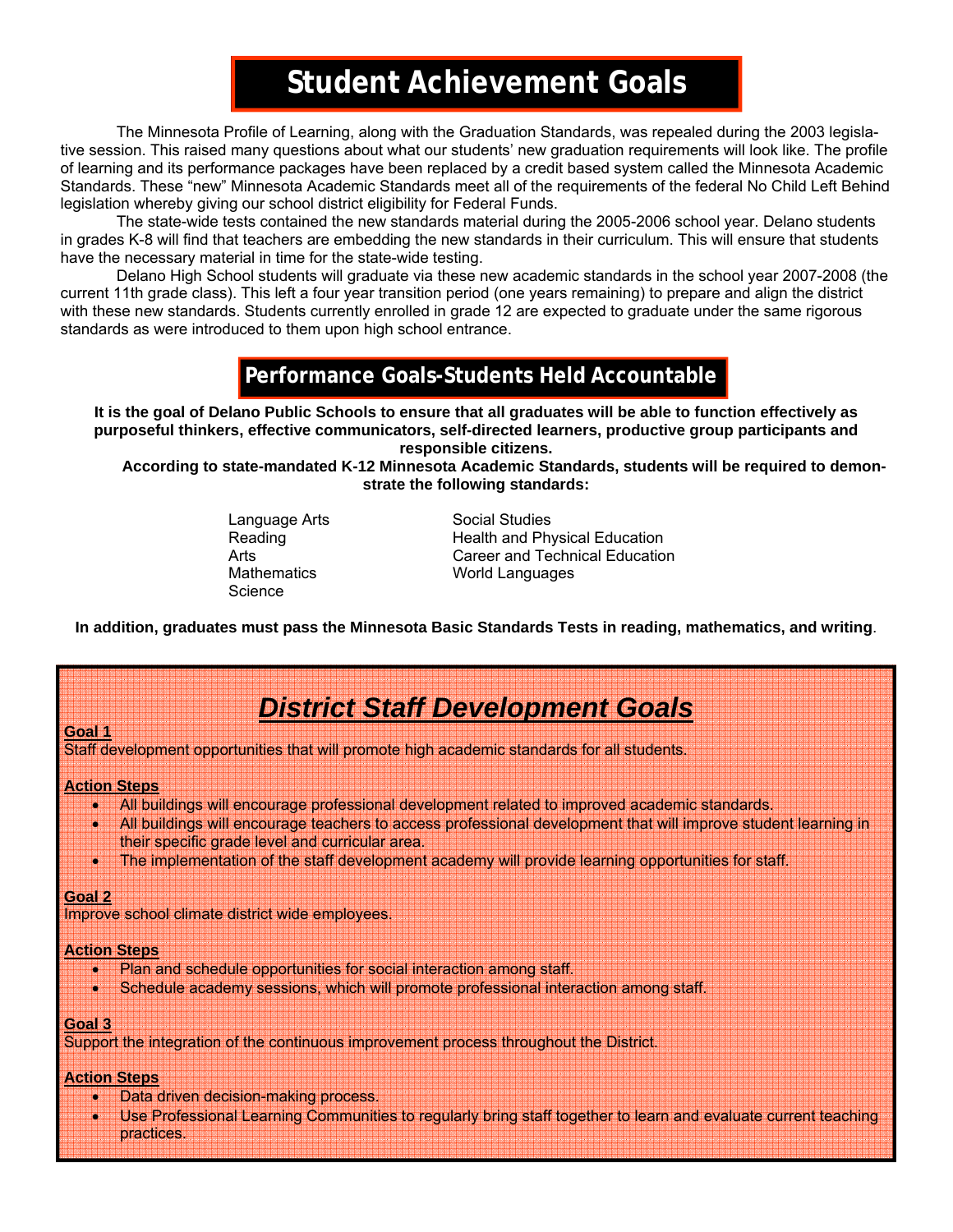## **Curriculum Advisory Procedures**

 Membership on the Curriculum Advisory Committee (CAC) is open to all persons residing in the district. The number of CAC members matches the number of curriculum committees, plus two parent ambassadors for the Minnesota Academic Standards. Currently, 16 curriculum committees exist.

 Members may self-select or be nominated by any staff or community member. Community residents must apply to serve on the committee by October of each year, unless a vacancy occurs during the year.

 Vacancies will be filled as soon as possible. Membership terms are three years. Reappointment is an option, but not guaranteed. We have several vacancies at this time. People who are interested in serving on the committee can contact Joe Vieau at 763-972-3365 ext. 3019

#### **Curriculum Advisory Council 2005-2006**

| Vacant               | <b>Social Studies K-4</b> |      |
|----------------------|---------------------------|------|
| <b>Nancy Cordes</b>  | Social Studies 5-8        | 2007 |
| Paul Nord            | Social Studies 9-12       | 2007 |
| Barb Janas           | Health                    | 2006 |
| Kim Finn             | <b>Physical Education</b> | 2005 |
| Vacant               | <b>Mathematics</b>        |      |
| Kathy Ziegelman      | Mathematics 5-8           | 2007 |
| Vacant               | <b>Mathematics 9-12</b>   |      |
| Vacant               | <b>Communications K-4</b> | 2005 |
| Peg Max              | Communications 5-8        |      |
| Mary Ann Bernat      | Communications 9-12       | 2007 |
| Julie Grist          | Science K-6               | 2007 |
| Jeanne Berglund      | Science 7-12              | 2007 |
| Mike Schaefer        | Music                     | 2007 |
| Vacant               | <b>Vocational 7-12</b>    |      |
| Lorrie Mulholland    | School Board at Large     | 2007 |
| <b>Stacy Wacholz</b> | Visual Arts               | 2005 |
| <b>Stacy Wacholz</b> | Parent Ambassador         | 2005 |
| Karen Zeug           | Parent Ambassador         | 2005 |

#### **Department Facilitators Curriculum Committees 2005-2006**

Gary Brophy Mathematics 5-8 Jerry Shouts Mathematics 7-12 Rick Haley Science K-6 Carol Fiedler/ Karen Hohenstein Science 7-12 Larry Babiracki Music Char Sorenson/ Greg Johnson Health Ray Cordes Visual Arts Carol Johnson FACS Joe Finn Industrial Tech

Neva Stoebner Communications K-4 Melody Soderberg Communications 5-8 Ross Alford Communications 9-12<br>
Toni Clifton Mathematics K-4 Mathematics K-4 Jason Scherber Social Studies K-4 Mark Schramel Social Studies 5-8 Charlie Gross Social Studies 9-12

Jerry Litfin **Physical Education**<br>Jeff Sylvester **Prophysical Education** Vocational Education

## **Curriculum Improvements: Mathematics and Elementary Social Studies**

Jerry Shouts (High School), Gary Brophy (Middle School) and Toni Clifton (Elementary School) are facilitators for the Mathematics Department. They were charged with writing curriculum which implemented the Minnesota Academic Standards passed in 2003. Improvements were sought in textbooks and to work more closely aligning the curriculum with the standards. Particular attention was paid to the high school area of probability and statistics, since this was an identified area of improvement. It has been seven years since the Math department has had the opportunity to upgrade their curriculum.

 The Elementary Social Studies Department, facilitated by Meredith Huikko, has suspended their writing from 2004-2005 to 2005-2006 due to the possibility of change in the standards based upon information from the department of education. The changes which came about were really nothing to speak of but the committee felt this necessary and that the result of waiting one year did not really cost anything but it could have been costly had the k-3 social studies department moved ahead with the threat of large changes looming at that time. Once again, the focus for improvement was the alignment with the state standards as well as updating of equipment. Maps were the primary equipment in need of updating.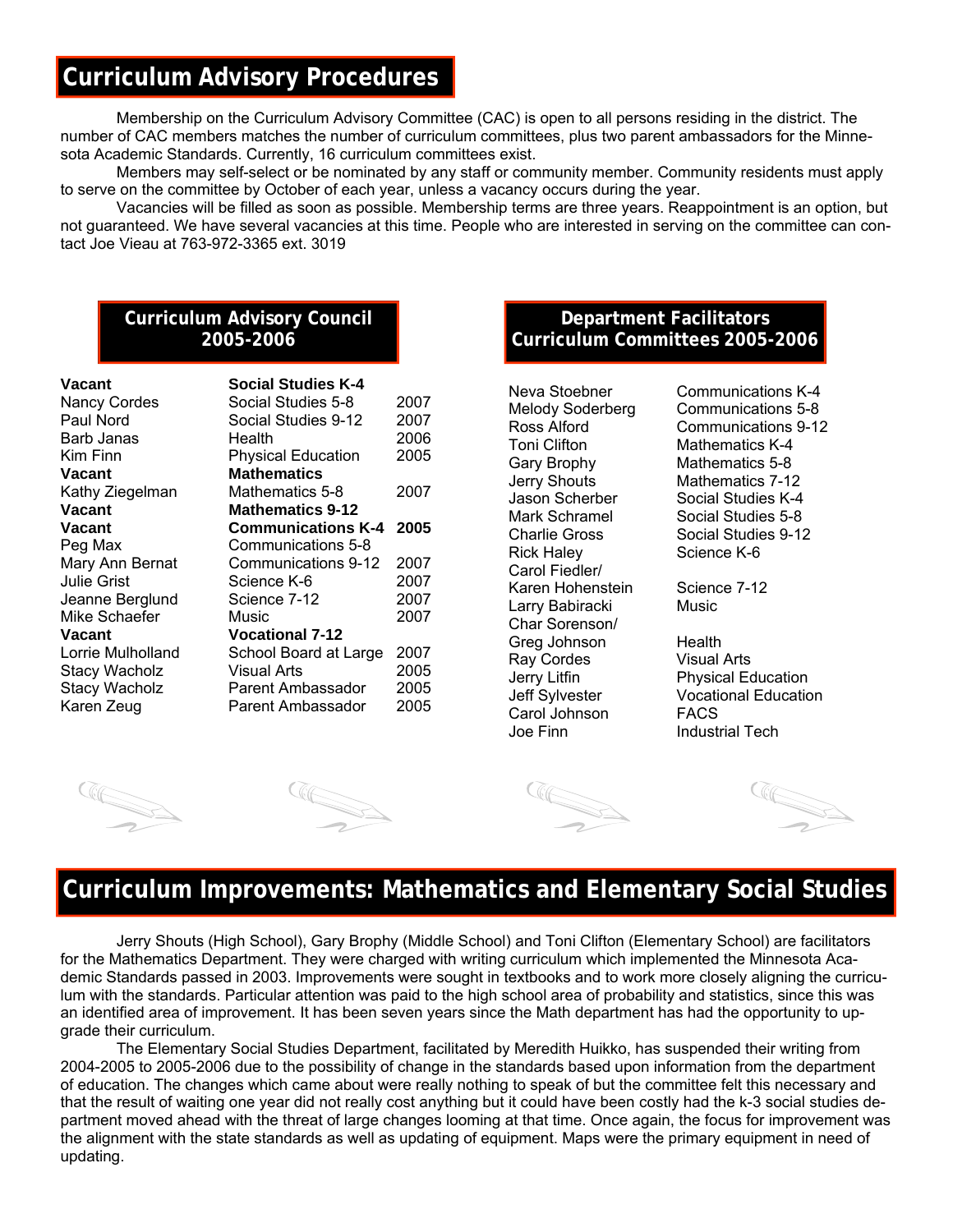## **ACT Test Results**

Minnesota's scores on the 2006 ACT remained at 22.3 for the second straight year. This score was ranked first in the nation. Delano High School students have traditionally performed better than the state average. Although the DHS average is down from 2005, there is no significant statistical difference in the score.

| <b>ACT Test Results</b>           |
|-----------------------------------|
| <b>Composite Scores 2005-2006</b> |

| Delano                    | 22.7 |
|---------------------------|------|
| State                     | 22.3 |
| Nation                    | 21.1 |
| <b>Delano ACT Results</b> |      |
| 2006                      | 22.7 |
| 2005                      | 22.8 |
| 2004                      | 24.6 |
| 2003                      | 22.4 |
| 2002                      | 22.6 |
| 2001                      | 22.6 |
| 2000                      | 22.6 |
| 1999                      | 22.4 |
| 1998                      | 22.6 |
| 1997                      | 21.7 |
| 1996                      | 21 4 |
|                           |      |

## **National Merit Scholars Program**

 Each year more than one million students take the Preliminary SAT/ National Merit Scholarship Qualifying Test (PSAT/NMSQT) in October. Upon completion of this test, students are entered into the National Merit Program, a nationwide competition for recognition and awards conducted by the National Merit Scholarship Corporation (NMSC). In April of each year, 16,000 of the more than one million students who take the test are identified as semi-finalists nationwide, while approximately 34,000 are recognized as commended students.

 Following the identification of the 16,000 semi-finalists, these students then become eligible as finalists. In the finalist stage, between 10,000 and 11,000 of these students become recognized as Nation Merit Scholar Finalists. At this point, they become eligible for myriad scholarships and opportunities nationwide. Over the past several years, we have developed a rich history of positive student performance on this test. Recipients include:

**2006-2007 National Merit Scholar Semi-Finalists**  Elizabeth Dake, Margaret Englehardt, and Ben Zeug

**2006-2007 National Merit Scholars Commended**  Katie Gregg and Catherine Newcomb

**2005-2006 National Merit Scholar Finalist**  Laura Janas

**2004-2005 National Merit Scholars Commended**  Amy Bohler and Anna Meehan

**2003-2004 National Merit Scholars**  Chris Shouts, Heidi Hayes, Kari Haley, Lindsay Gorton

**2003-2004 National Merit Scholars Commended**  Paul Janas and Nathan Bohler

**2002-2003 National Merit Scholars**  Jake Workman, Molly Jordan, Carolyn Hurst

**2002-2003 National Merit Scholars Commended**  Michelle Jordan

# **Teacher of the Year**



Melody Soderberg was selected as Delano's 2006 Teacher of the Year by her colleagues. She is an 8<sup>th</sup> grade Language Arts teacher at Delano Middle School.

Melody is a strong advocate of students helping others and in her role as advisor to the Middle School Student Council strives to accomplish that goal. Under her leadership, the student council has helped people within the community by volunteering to rake leaves for seniors, assisting at Kids Stop, and visiting the Humane Society to clean kennels and walking dogs, to name a few of her favorites.

Melody Soderberg received her undergraduate degree from Augsburg College and her Masters in Curriculum and Design from St. Mary's University. Melody joined the Delano staff in January of 1995.

During her time in Delano, Melody has worked actively on many committees, including the Middle School Language Arts committee, advisor to the student council, and coaching junior high track. The junior high track team has grown tremendously under her leadership.

Ms. Soderberg has three children. Sarah is an  $8^{th}$  grade science teacher; Sam is a sergeant in the National Guard, currently stationed in Iraq; and Maggie is an 8<sup>th</sup> grader at Watertown-Mayer Middle School who competes successfully on the swim team.

Delano is proud to announce Melody Soderberg as our 2006 Teacher of the Year.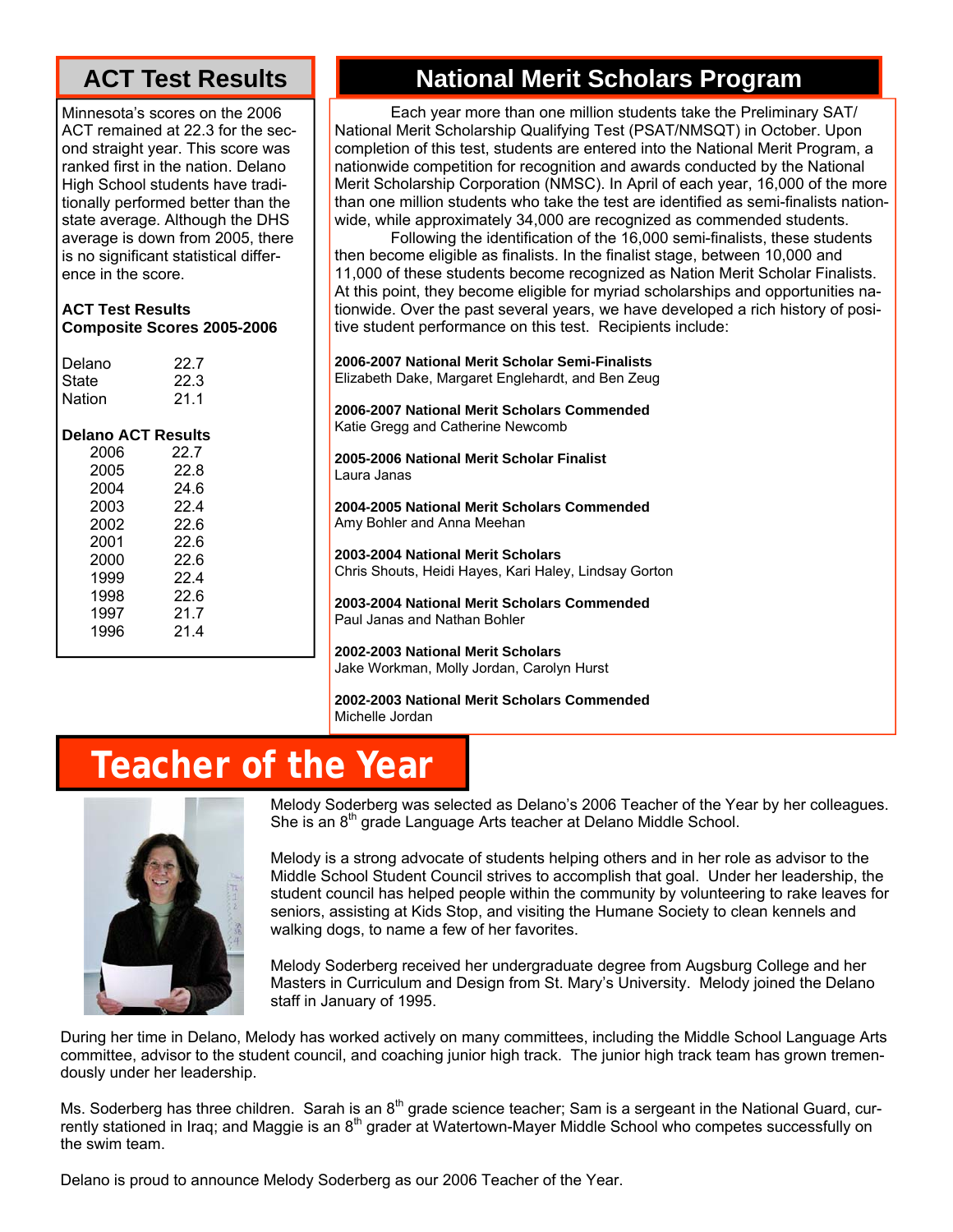## **End of Year Student and Team Recognition Updates**

**Math Team**

State Tournament Team State Tournament Individual 1 National Participant, Margaret Engelhardt

**MSHSL Art Festival** 9 entries—7 received "Superior "and 2 received "Excellent"

**Susan Farbo** Served on the Executive Committee for the National College Fair

**Gymnastics** Kobi Belgarde State participant, 11<sup>th</sup> on floor and 18<sup>th</sup> on bars Leah Wishmann, Katie Zimmermann, and Averi Shrode All Conference Honors

**Softball** Academic All-state, 1<sup>st</sup> in GPA for entire state of MN

**Boy's Hockey** Wright County Conference Co-Champions

**Baseball** Wright County Conference Champions Sub-section Champions

**Wrestling** Mike Roth, Individual State Qualifier

**School within a School** Sharing and Caring Hands volunteer on a monthly basis

**Cross Country** Kip Anderson, State Participant

**Boy's Track** Rob Field, State Participant

**Girl's Track** 16 Participants at Sections at St. John's College

**Science Olympiad** 10<sup>th</sup> place finish at State

**National Honor Society (NHS)** 6 students and staff visited China in 2006 6 students and staff will be visiting China in 2007

**Choir** All three choirs received myriad Superior ratings at Large Group contests Sophomore Girl's Ensemble earned "Best of Site" Honors at State Solo Ensemble Competition

**Boys Swimming** 4 Swimmers advanced to Sectional Finals: Adam Arveson, Jakob Lawman, Bryan Mulholland, Stefan Snyder

**Destination Imagination (DI)** 4 Teams advanced to Global Finals in Knoxville, TN The Teams were "Memories", "Thismule", "Hip Hop Shockers", "AHH-CHOO".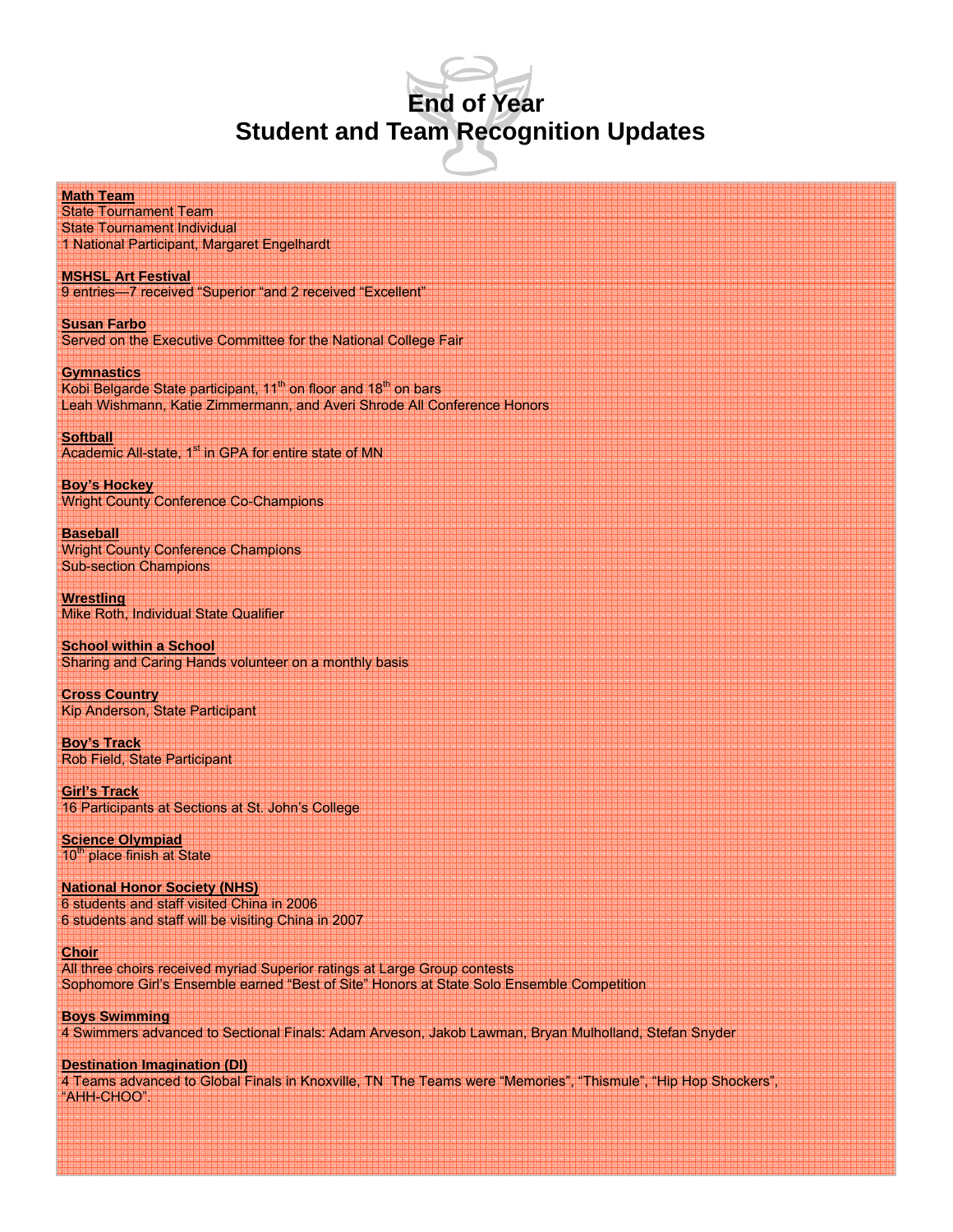#### **Word Power Challenge**

Students in grades 4-8 participated in the third annual Reader's Digest Word Power Challenge. The event, sponsored by the Talent Development Department, strives to find those students who excel in word recognition and comprehension. The annual competition begins with a written test given to all students in grades 4-8. The top five students in each classroom are eventually narrowed down in a spelling bee type format, to become the grade level champion. Each grade level champion is then required to complete an additional written exam to determine their eligibility for the state competition. Grade level winners Ben Farniok, Grade 6, Robyn Perry, Grade 7 and Kim Dufur, Grade 8 all qualified for this year's state competition. This is the second year in a row the Robyn Perry has qualified for the state competition. Other grade winners were: Grade 4, Amanda Keranen and Grade 5, Adam Schleper

#### **History Comes Alive at State History Day**

Four Delano Middle School students competed at the State History Day competition held at the University of Minnesota. The students advanced to the state event after receiving first place ribbons at the regional competition held in early April. The student projects were created around this year's History Day theme of "Taking a Stand in History." Students were given the option to present their information in the form of an exhibit, performance or documentary film.

Matthew Steven' documentary film focusing on the political life of Lech Walesa and Karyn Bomstad, Krista Braegelmann and Kara Oja's reenactment of the fight for child labor laws received honorable mention at this



year's state finals, narrowly missing an opportunity to move on to the national competition. The History Day program is under the direction of sixth grade teacher Rita Belka and Gwen Briesemeister, Talent Development Coordinator.

#### **5th Grade Math Masters Shine**

Fifth grade students from Delano Middle School competed at the regional Math Masters competition held in Hutchinson, MN. Top math students from throughout the area competed in the areas of geometry, logical reasoning, probability, measurement and many other math disciplines. The Delano 5th grade teams place 4th and 9th out of 32 schools at the competition. Fifth grader, Zach Muckenhirn came away with a medal in all events and placed second individually against 160 other competitors. James Redinger also received special honors for his excellent work in the fact drill competition. This event is sponsored by the Talent Development Department under the direction of coordinator, Gwen Briesemeister.

#### **Elementary Regional Science Fair**

Five Delano Middle School students competed at the Elementary Regional Science Fair held at Mankato State University. The young scientists were selected to compete from more than 150 projects presented at the local 6th grade science fair. The students did a great job representing Delano Middle School receiving all blue ribbons at the event. The 6th grade science fair is under the direction of sixth grade science teachers, Rita Belka, Rick Haley and Jessica Benker.

Winning projects were as follows:

Brady Nieman: What Color Are Your Teeth? Nicholas Peterson: Which Type of Ice Will Keep My Lunch the Coldest? Zach Smith: What Does Fire Need in Order to Burn? Cole Patterson: Growing Beans Willie Bury: Does the Age and Use of the Line Affect How Much Weight it Can Cold?

#### **Girls in the Director Chair**

Laura Finn and Colette Bersie's public service announcement was selected to be shown as part of the Girls in the Director Chair film festival held at the Walker Art Center. The competition, which encourage young female filmmakers, highlighted the work of local filmmakers under the age of 18. The girl's show announcement focused on the importance of saving energy.

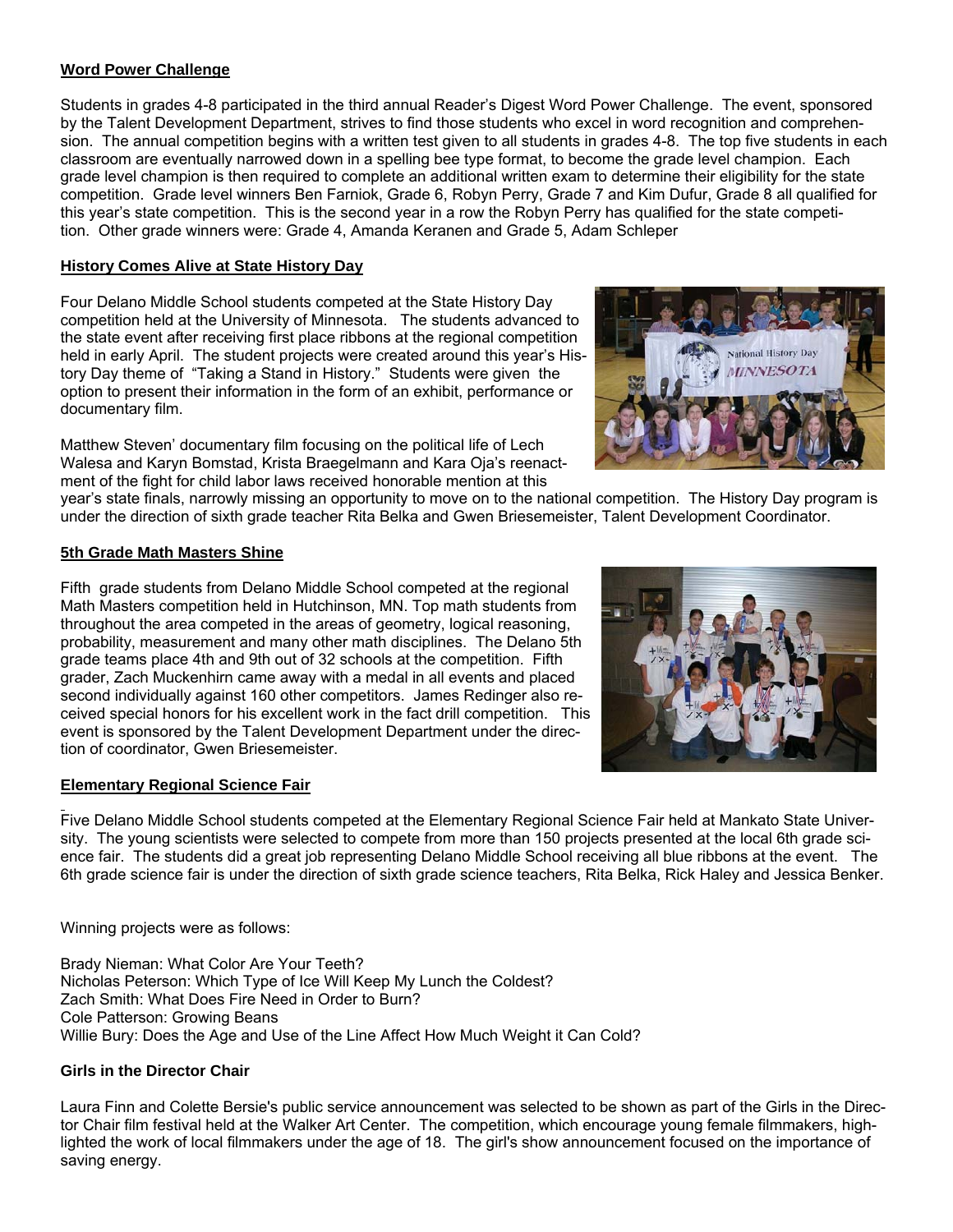#### **Young Filmmaker Nab Prize at International Film Competition**

First time filmmakers, Aaron Bingea, Joe Crook, Colton Smith and Ben Zeug receives "Most Inspirational Story" honors in the International Documentary Challenge, edging out many seasoned filmmakers from throughout the world. The film, "Blind Ambitions, highlights Annessa, Kemna, a swimmer who at the age of 13 lost vision in both her eyes. The competition requires the filmmakers to film, shoot and edit the ten minute film in five days, quite a task for even the most experienced filmmaker. This film team hopes to collaborate on a few other film projects next spring or summer.

#### **6th Grade Math Masters**

Congratulations to the 6th grade Math Masters team. The 6th in the individual category out of a field of 105 students. Mike Dietz, Evan Lemmerman, Karyn Bomstad and Matthew Stevens received individual awards and ribbons in the fact drill category. Great job mathematicians!

Congratulations to the 6th grade Math Masters team. The 6th grade mathletes had a great showing at the regional competition held in Hutchinson, Minnesota, taking 5th and 7th place again the best mathematicians from each school. Eric Berglund placed 2nd and Mike Dietz placed 6th in the individual category out of a field of 105 students. Mike Dietz, Evan Lemmerman, Karyn Bomstad and Matthew Stevens received individual awards and ribbons in the fact drill category. Great job mathematicians!

#### **National Geographic Geography Bee**

Jeff Wetter, an eighth grade student at Delano Middle School, was selected to participate in the state Geography Bee. Jeff's quest for geography excellence began at the school-level Bee in which students answered questions in a game show format. Jeff pulled out his win against many formidable middle school opponents. Fellow eighth grader Sheldon Way placed 2nd in this year's local competition with third place going to fifth grader Emma Kopp. Other finalists were: Derek Dreger, Jordan Arnold, Conner Dykstra, Caleb Checkal, Andrew Wickert, Megan Sporre and Ashley Lewis.



#### **Promising Young Writers Award**

Ann Berglund and Josh Damberg were the recipients of this year's "Promising Young Writers" award. The award, established by the National Council of Teachers of English, strives to stimulate and recognize students' writing talents and emphasize the importance of writing skills among 8th grade students. Each participant was required to submit two pieces of writing, which were judged by a team of teachers at the state level. Papers were judged on content, purpose, audience, tone, word choice, organization, development and style.